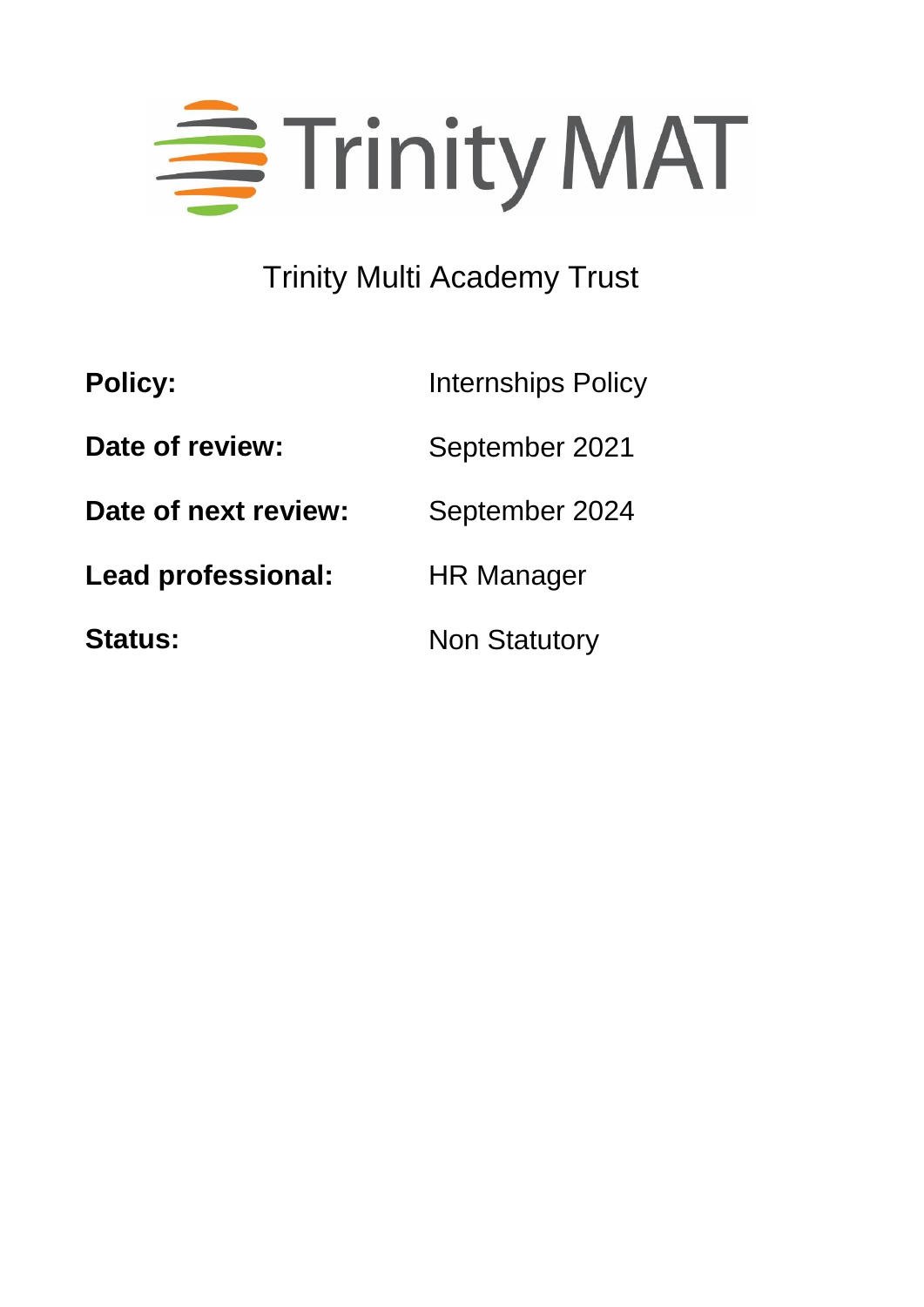#### **1. Purpose of policy and guiding principles**

- 1.1 Trinity Multi-Academy Trust is committed to providing a positive climate for learning for all members of an academy community. We are all involved in a continuous process of development and improvement, and our belief is that the continuing professional development (CPD) of the workforce is at the heart of our academy improvement plans; and will ultimately improve student outcomes.
- 1.2 Trinity Multi-Academy Trust is a life-long learning community and is committed to providing opportunities for ex-students to develop skills, knowledge and experience within the positive and supportive learning environment an academy is able to offer.
- 1.3 By offering opportunities for ex-students to develop their skills as a paid intern, the trust can position itself as a post-16 education provider of choice and can offer this opportunity as a marketing tool for sixth form recruitment.
- 1.4 This policy provides a framework for engaging ex-students in work experience through an internship. Through this framework we can ensure internships are managed appropriately and in line with best practice.
- 1.5 The policy outlines the differences between internships, work experience and volunteering and ensures the trust adheres to statutory HMRC rules. Please see **Appendix 1**.
- 1.6 Internships are opportunities in addition to roles and posts within an academy's staffing structures therefore internships must not be used to recruit to vacancies.

#### **2. Links with other policies or legislation**

- 2.1. This policy links with the trust's recruitment and selection policy and relevant employment policies and documents – see **Appendix 2**.
- 2.2. This policy links to the statutory legal requirements applicable for those paid staff defined as 'workers'.
- 2.3. Trinity Multi Academy Trust will treat all workers and employees equally and consistently in accordance with the trust's Equality Policy.

#### **3. Consultation**

- 3.1. This policy has been developed by the trust in consultation with recognised Trade Unions.
- 3.2. The policy was approved by Directors after consultation and agreement with the recognised Trade Unions.

#### **4. What is an internship?**

- 4.1. An internship is an opportunity offered by an employer to potential employees, called "**interns**", to work in an organisation for a fixed, limited period of time. Most internships last for any length of time between one week and 12 months.
- 4.2. **Appendix 1** outlines the differences between internships, volunteering and employment.

#### **5. What will the trust offer interns?**

- 5.1. The trust will offer ex-students an opportunity to apply for a number of internships.
- 5.2. Internships will last between 30-40 weeks over a 12-month period (a usual academy calendar is 38 term time weeks). Internships will be served, in the main, during term time.
- 5.3. These internships will be based in areas of the academy such as:
	- Teaching teams and classroom experience
	- Learning support
	- Pastoral provision
	- Site team/premises management
	- Business support; e.g: HR, IT, Admin and / or Marketing
	- **Catering**
	- Finance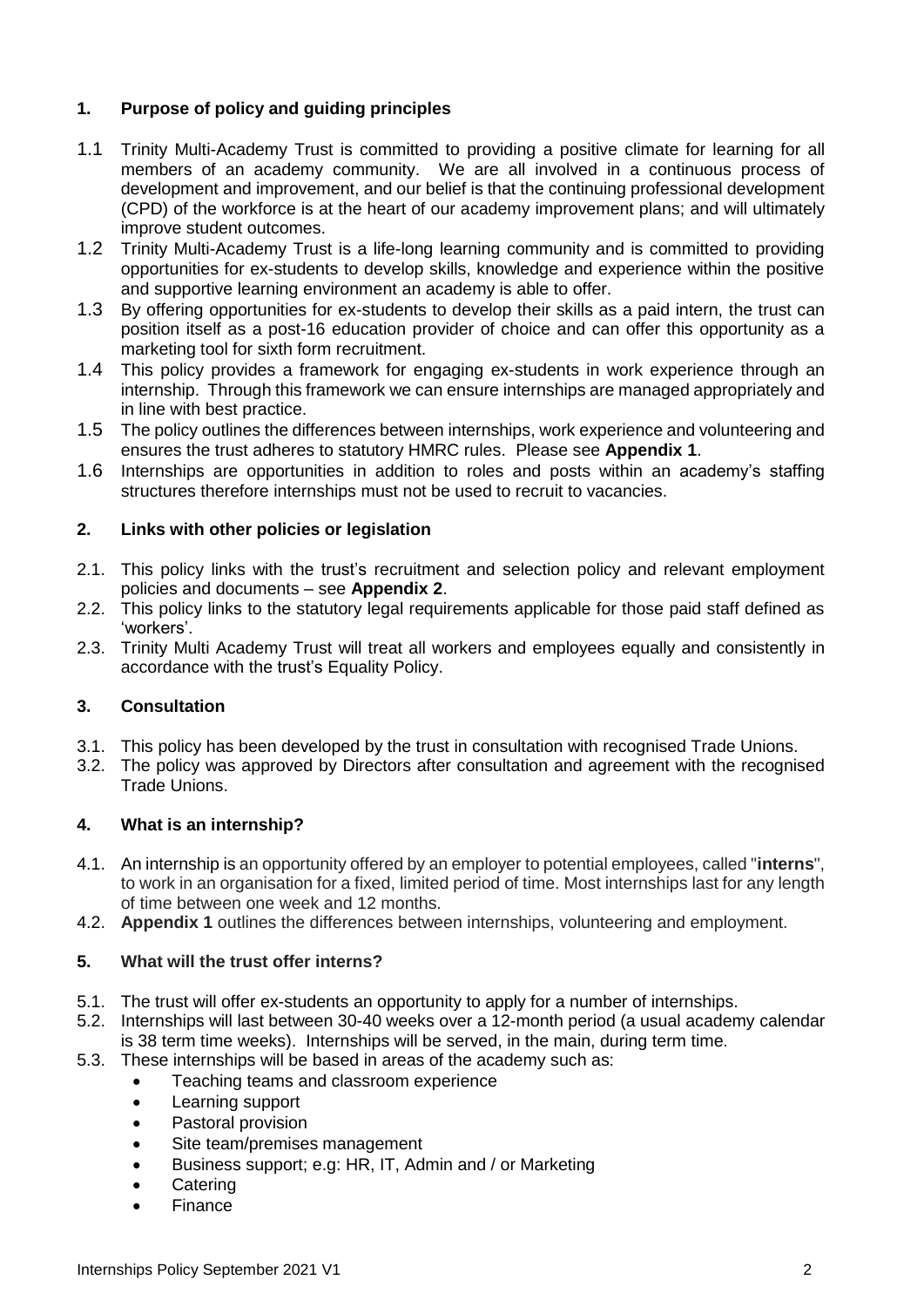- 5.4. Interns will be given the opportunity for work experience with professional academy teams to develop their skills, build their knowledge and to apply their academic skills in a practical, education environment.
- 5.5. For those who wish to explore a potential career choice, an internship will provide practical work experience whilst researching opportunities. For ex students considering a teaching career an internship will provide invaluable school experience to support applications for teacher training.
- 5.6. Interns are workers (casual staff) and not employees. They have the flexibility over whether they attend work.
- 5.7. Interns will be paid the National Minimum Wage (NMW) relevant to their age and be entitled to a paid lunch on term days. Working hours will be between 30-37 per week, depending on requirements of an academy and the team they are working in.
- 5.8. Interns are entitled to statutory annual leave. Currently this is 5.6 weeks (28 days) for a full time employee. Annual leave entitlement and accrual will be calculated on the hours and weeks that are actually worked. Statutory Bank Holidays and Christmas closure periods are not in addition to statutory annual leave and must be taken from the annual leave entitlement. Annual Leave can only be taken from accrued leave.
- 5.9. Interns will have access to an academy's internal CPD, including INSET days. The nature of the CPD offered will vary dependant on the intern's work duties.
- 5.10. Interns will benefit from having access to an academy's internal vacancies, and be able to apply as internal candidates.
- 5.11. Staff within an academy will act as a referee on request.

#### **6. Why does the trust offer internships?**

- 6.1. As a commitment to life-long learning the trust wants to support ex-students to develop their career paths.
- 6.2. As a local employer an academy will seek to recruit and develop its workforce from the local community.
- 6.3. As an education provider an academy will seek to grow potential, not only from employed staff, but from ex-students who have been successful in their education with the academy.

#### **7. The recruitment process**

- 7.1. To ensure that we get the best possible talent, there is an essential criteria each applicant has to meet:
	- be a student in their final year at TSFA, or have left the academy
	- are intending to go, or have gone into full-time education after leaving TSFA
	- have 5 GCSE's grade 5/C or above, including English and Maths (or equivalent)
	- have the right to work in the UK without restriction
- 7.2. An academy will contact ex-students to inform potential applicants of internship opportunities. To support this, internships will be advertised on an academy's website and social media channels.
- 7.3. The internship programme will be marketed as part of the  $6<sup>th</sup>$  Form recruitment material and staff will inform students of any opportunities available.
- 7.4. Recruitment will follow the processes outlined in the trust's Recruitment and Selection policy. Applicants will be required to complete a full application form (adapted for internships) and preemployment checks will be undertaken to ensure safer recruitment practices are followed.
- 7.5. The HR contact at each academy will manage the recruitment process.

#### **8. Other considerations**

- 8.1. Insurance Each academy's employee liability insurance extends to interns.
- 8.2. Induction interns will have a full induction to an academy. The areas below will be covered in more detail in the induction programme.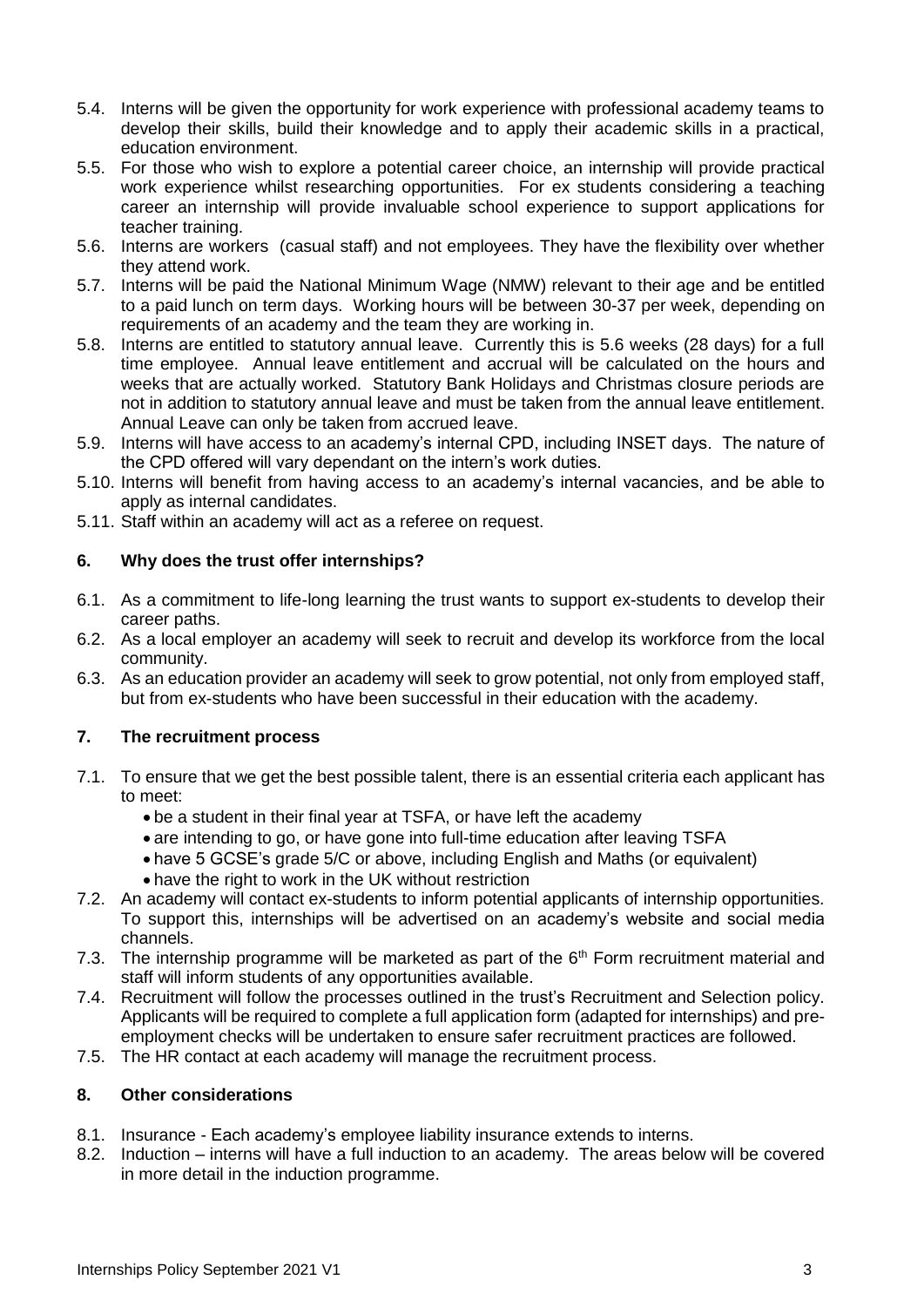- 8.3. Child Protection- all interns will receive Child Protection training. All adults will be made aware of their responsibility towards promoting the safeguarding and welfare of children and young people.
- 8.4. Code of conduct all interns will receive a copy of the code of conduct. This outlines the trust's expectations for all adults working with our students.
- 8.5. Allegations against staff interns are covered by this policy. An academy will investigate allegations made about all staff and volunteers. All elements of this policy apply, including, if necessary, the requirement to refer individuals to the Disclosure and Barring Service.
- 8.6. Confidentiality all adults working in, and for, the trust are bound by a code of confidentiality.
- 8.7. IT accounts interns can have access to an IT account and IT systems. Interns will not be loaned IT equipment.
- 8.8. ID Badges an academy's safeguarding and visitors policy applies and interns should wear an ID badge at all times. Interns will have been DBS checked, and they will be issued with an ID badge, showing that they are recorded on the SCR.
- 8.9. Supervision all interns will work under the supervision of a named person. This member of staff retains the responsibility for the intern(s) at all times. Interns should have, and should follow, clear guidance as to the tasks undertaken and what the expected outcome should be. Interns should seek advice from this contact. Any issues or concerns should be reported to this person in the first instance.
- 8.10. Health and Safety all interns will receive Health and Safety training. All adults will be made aware of their responsibility towards health and safety. The trust has a suite of H&S policies that are available on request. Interns should familiarise themselves with the emergency evacuation procedures and first aid provision. Additional H&S training will be provided for specific tasks associated with the role to be undertaken and risk assessment will be undertaken if required. Interns need to exercise due care and attention and should not undertake tasks that may harm or damage their health. Any risks or hazards should be reported to their named contact.
- 8.11. Lunch/catering arrangements tea and coffee are available in the staff room, and should not be taken out of the staffroom.

#### **9. Expectations**

- 9.1. All interns are expected to respect each academy's values.
- 9.2. All staff, students and volunteers can expect to work and learn in an environment of fairness and equality, free from discrimination, prejudice, harassment and bullying.
- 9.3. An intern should agree to fulfilling an agreed work pattern, however, as a casual worker, there is no requirement to provide notice of absences or termination of the agreement. The academy would prefer at least 2 weeks notice of termination of the agreement and to be contacted if the intern is absence due to sickness or other unforeseen circumstances.
- 9.4. An internship can end, with no notice from either party.
- 9.5. An academy will consider ending the internships if there are concerns that an intern is:
	- acting in a manner, or a manner that could perceived to be, damaging the health, wellbeing, safety or learning of pupils OR
	- negatively impacting on the duties of academy employees.

#### **10. Roles and responsibilities**

10.1. The role of the Principal/CEO

- The role of the CEO is to ensure that this policy is applied fairly and consistently across the trust.
- The role of Principal is to ensure that this policy is applied fairly and consistently across an academy.
- The Principal, will delegate to an appropriate person the responsibility for internships.

#### 10.2. The role of the Board of Directors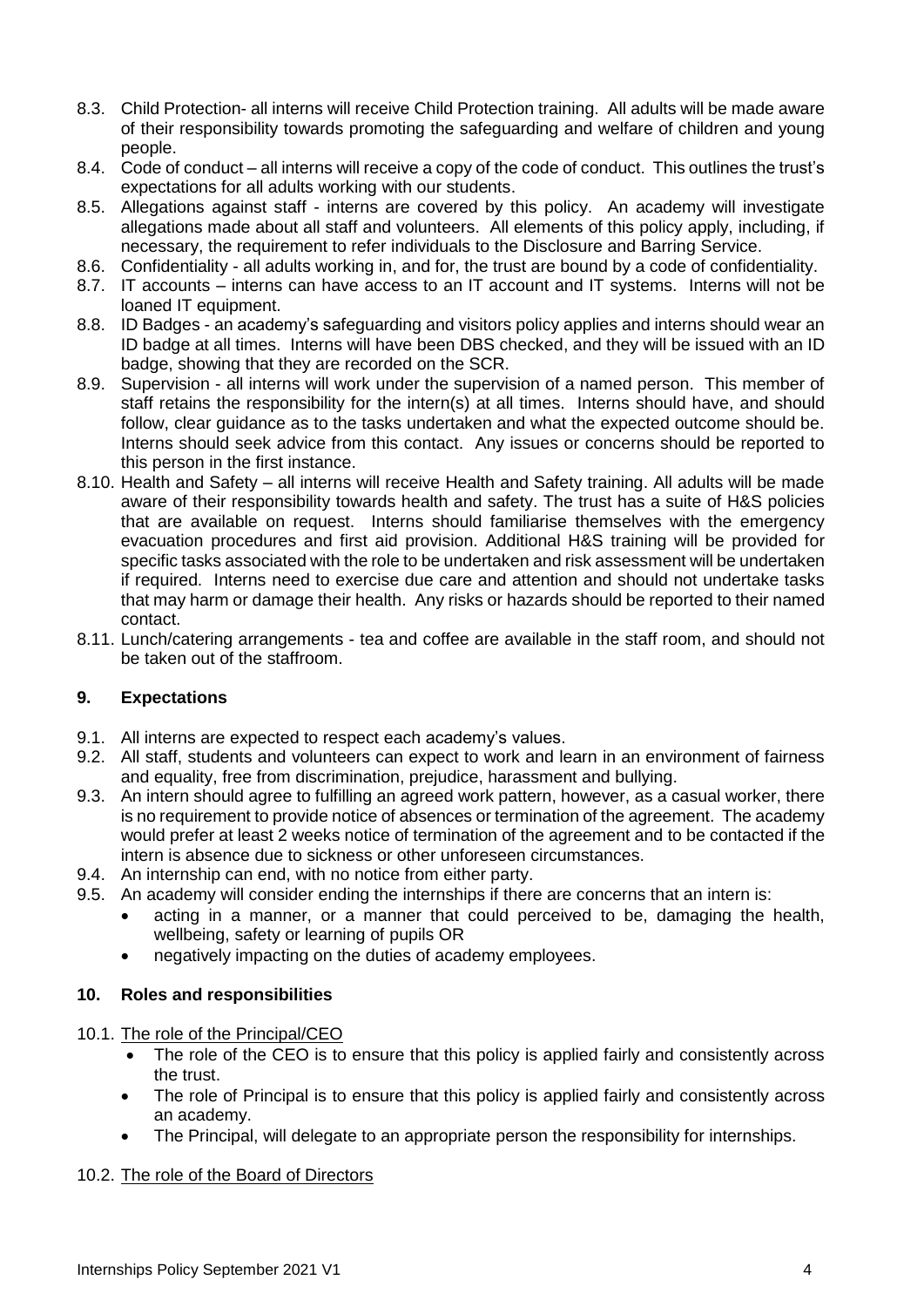- The Board of Directors will approve this policy and is committed to ensuring that this policy is applied consistently and fairly.
- 10.3. The role of others
	- The HR contact at each academy is responsible for coordinating the recruitment of interns and managing the administration and evaluation of the process.
	- The Assistant Principal, Trinity Sixth Form Academy, will be responsible for marketing the programme to current and ex 6<sup>th</sup> Form students.
	- All staff are expected to support interns, and provide a valuable learning experience.
	- All staff are expected to positively promote the programme, as and when required.

#### **11. Monitoring and Evaluation**

- 11.1. An academy will request from interns feedback on their internship. This information will be used to develop and improve the internship experience.
- 11.2. The recruitment, turnover and experience of interns will be monitored by the HR team. This information will establish if internships bring value to the trust.
- 11.3. Any concerns will be brought to the Principal of an academy in the first instance.
- 11.4. This policy should be reviewed regularly to ensure compliance to legislation, academy needs, budgetary information and good practice. Any reviews to this policy will be in consultation with staff, including representatives of unions and associations recognised by the trust.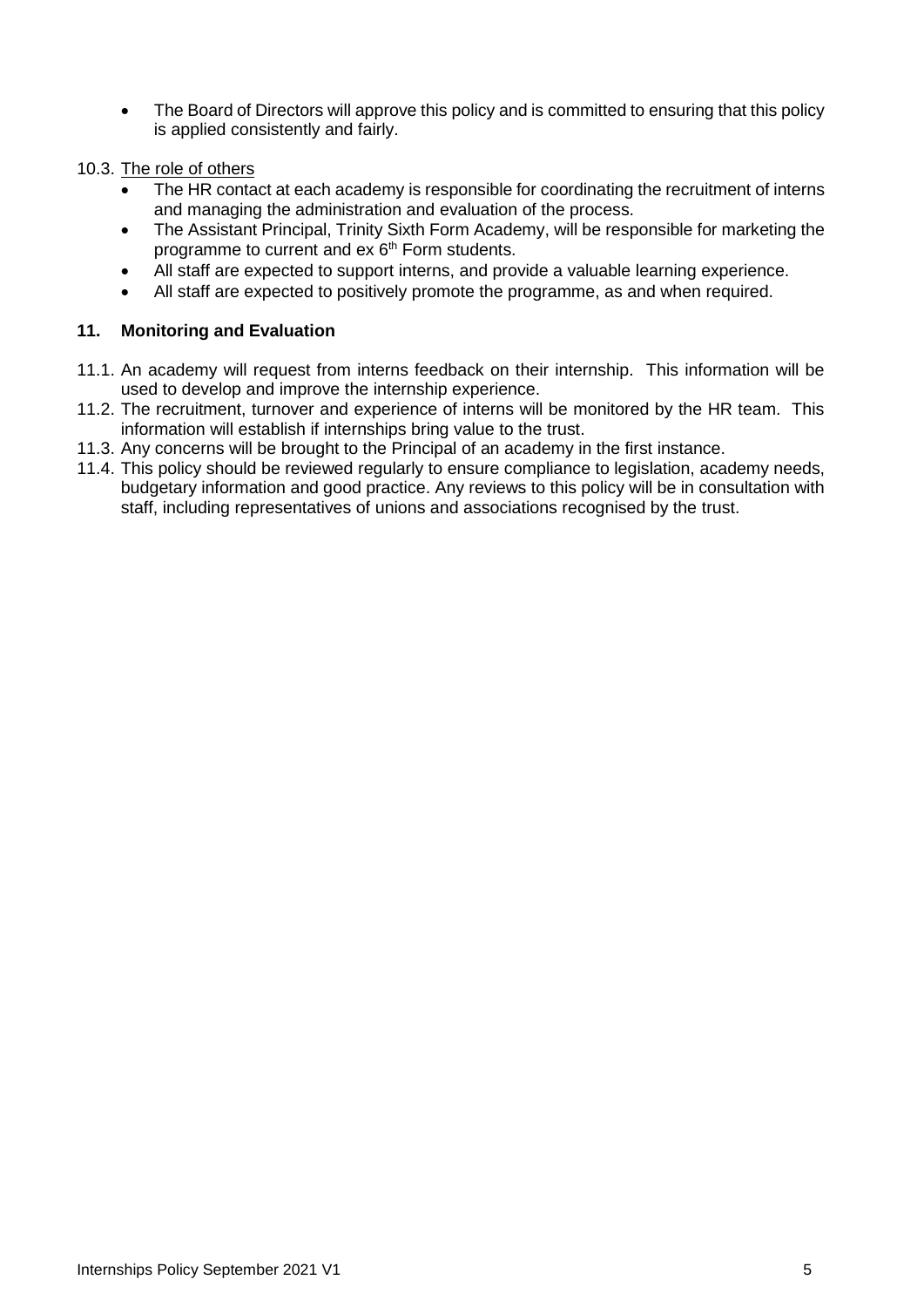### **Appendix 1**

| Type of                   | <b>Definition</b>                                                                                                                                                                                                                                                                                                                                                                                                                                                            | <b>Payments</b>                                                                                                                                                                                                                                                                                                                                                                                                                  |
|---------------------------|------------------------------------------------------------------------------------------------------------------------------------------------------------------------------------------------------------------------------------------------------------------------------------------------------------------------------------------------------------------------------------------------------------------------------------------------------------------------------|----------------------------------------------------------------------------------------------------------------------------------------------------------------------------------------------------------------------------------------------------------------------------------------------------------------------------------------------------------------------------------------------------------------------------------|
| arrangement               |                                                                                                                                                                                                                                                                                                                                                                                                                                                                              |                                                                                                                                                                                                                                                                                                                                                                                                                                  |
| <b>Employment</b>         | An employment contract will exist where the<br>academy has a defined post within its<br>structure.<br>A job description, salary and defined terms<br>and conditions will be in place.<br>There is an employment contract in place<br>outlining the responsibilities of the employee<br>and employer.                                                                                                                                                                         | A salary will be paid in 12<br>monthly instalments, subject to<br>tax and NI deductions.<br>Employees can join<br>recognised pension schemes.<br>Entitled to contractual benefits.                                                                                                                                                                                                                                               |
| Internship                | An internship should be for the education<br>and/or career development of the intern and<br>must meet the following requirements:<br>Interns should be offered meaningful<br>work that will benefit them and the trust.<br>Internships must not be used to cover<br>$\bullet$<br>substantive work. For example, if the<br>role would otherwise be covered by an<br>employee the post should be recruited<br>to in line with the trust's Recruitment and<br>Selection Policy. | Interns must be paid at least<br>the national minimum wage<br>and receive minimum paid<br>rest breaks.<br>Payment will be subject to tax<br>and NI deductions.<br>Annual leave will be accrued<br>on a month on month basis,<br>based on the hours worked.<br>Entitled to statutory sick,<br>paternity and maternity pay.<br>May be able to join<br>recognised pension scheme<br>(subject to the rules of the<br>pension scheme) |
| <b>Work</b><br>experience | The work experience agreement can only be<br>used for:<br>Students working as a required part of a<br>UK-based further or higher education<br>course if the placement doesn't exceed<br>1 year.<br>Current students as part of a 6 <sup>th</sup> Form<br>$\bullet$<br>enrichment programme.<br>A placement that does not involve any<br>$\bullet$<br>work being performed, only work<br>observed.                                                                            | No payment is made.                                                                                                                                                                                                                                                                                                                                                                                                              |
| <b>Volunteer</b>          | Occasionally people volunteer to do unpaid<br>work, this includes:<br>An arrangement where no financial<br>reward is made for the work they<br>undertake.<br>There is no requirement to report to<br>$\bullet$<br>work.<br>This is an informal arrangement between<br>$\bullet$<br>the academy and an individual.                                                                                                                                                            | No payment is made.                                                                                                                                                                                                                                                                                                                                                                                                              |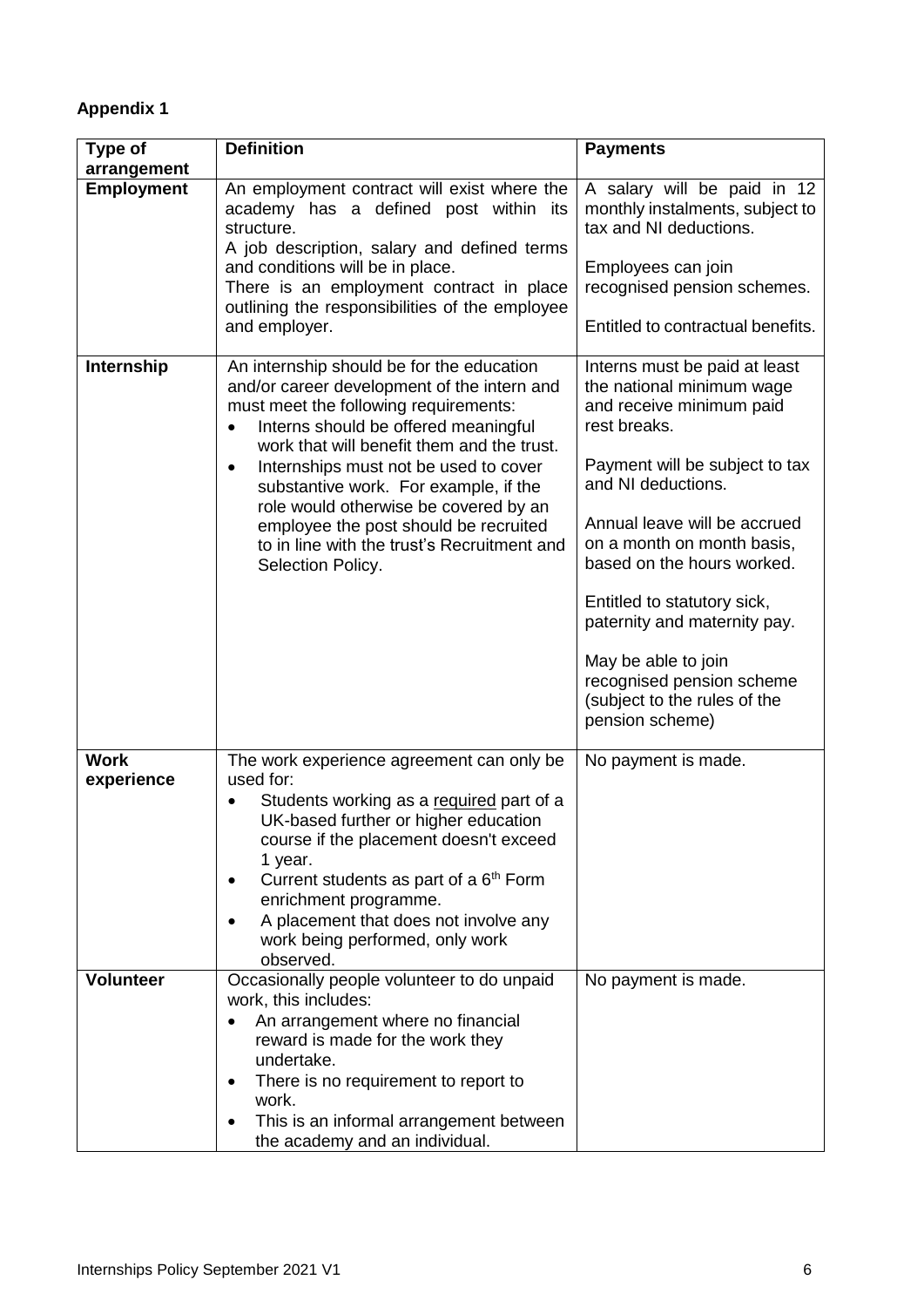# **Appendix 2**

An example intern agreement – on headed paper.

## **Internship agreement between:**

| Host:                          | Trinity Multi-Academy Trust, Shay Lane, Halifax, HX2 9TZ                                                                                                                                                                                                                                                                                                                                                                                                                    |
|--------------------------------|-----------------------------------------------------------------------------------------------------------------------------------------------------------------------------------------------------------------------------------------------------------------------------------------------------------------------------------------------------------------------------------------------------------------------------------------------------------------------------|
| Name of intern:                | Name                                                                                                                                                                                                                                                                                                                                                                                                                                                                        |
| <b>Purpose of agreement:</b>   | Internship<br>The trust will provide work experience with an education<br>environment through offering meaningful work. The tasks<br>that you will expected to undertake will be outlined to you.<br>You will be given a named line manager/supervisor.                                                                                                                                                                                                                     |
| <b>Nature of appointment:</b>  | Casual worker. You will be asked to work as and when there<br>are hours available for you. We cannot guarantee any hours of<br>work.<br>This agreement will commence on DATE.                                                                                                                                                                                                                                                                                               |
| Pay:                           | £NMW per hour.<br>Payment will be made on a claims basis, submitted monthly<br>and paid on the 26 <sup>th</sup> of each month. You may also be entitled<br>to Statutory Payments (e.g. Maternity Pay, Paternity Pay<br>and/or Statutory Sick Pay)                                                                                                                                                                                                                           |
| Hours of work:                 | Casual basis, depending on need.<br>Working hours will be between 30-37 per week, depending on<br>requirements of the academy and the team you are working<br>in.                                                                                                                                                                                                                                                                                                           |
| Length of appointment:         | This agreement is for a maximum of 40 weeks work between 1<br>September - 31 July, therefore ending on DATE.<br>Work is usually undertaken during the 38 term time weeks.<br>There is no guarantee of employment after this period however<br>there will be access to recruitment opportunities.                                                                                                                                                                            |
| <b>Annual leave:</b>           | Statutory annual leave entitlement. Currently 28 days for a full<br>time employee (37 hours a week). Annual leave entitlement<br>will be calculated on the hours and weeks that are actually<br>Statutory Bank Holidays and Christmas closure<br>worked.<br>periods are not in addition to statutory annual leave and must<br>be taken from annual leave entitlement. Annual Leave can<br>only be taken from accrued leave. The annual leave year is 1<br>April - 31 March. |
| <b>Location of internship:</b> | <b>XXXX</b>                                                                                                                                                                                                                                                                                                                                                                                                                                                                 |
| <b>Notice periods:</b>         | There is no formal notice period, however the academy would<br>appreciate notification of your intention to end this agreement<br>or occasions you are unavailable for work.                                                                                                                                                                                                                                                                                                |
| <b>Employment policies:</b>    | The trust's usual employment policies are not applicable to<br>casual staff. The policies listed below are relevant to all<br>workers:                                                                                                                                                                                                                                                                                                                                      |